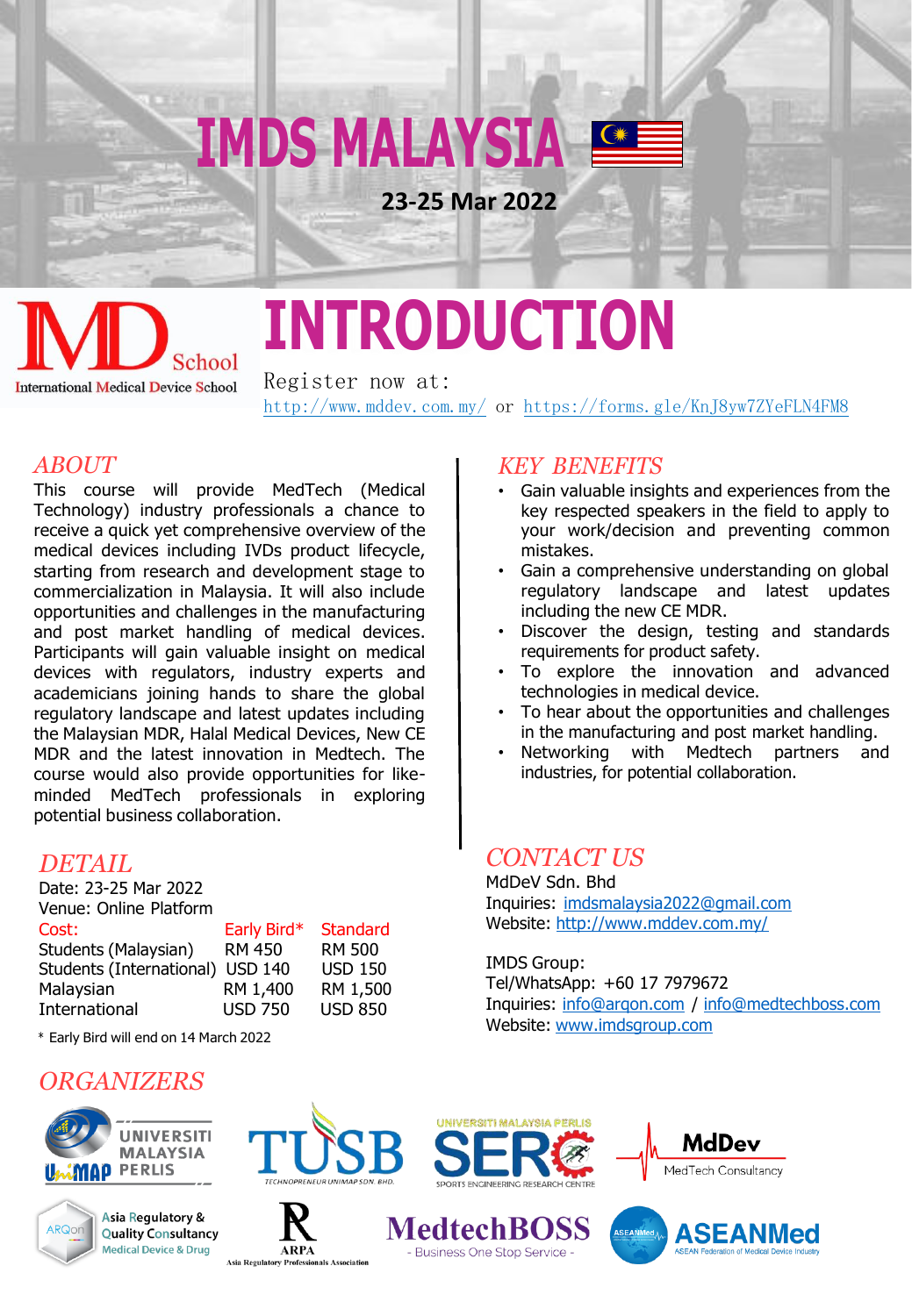**IMDS MALAYSIA** 

**23-25 Mar 2022**

### School **International Medical Device School**

### **AGENDA**

Register now at: <http://www.mddev.com.my/> or [https://forms.gle/KnJ8yw7ZYeFLN4FM8](https://docs.google.com/forms/d/e/1FAIpQLSd4OXYZ4MwRDbhjMyn0JfXZRtJQ1jOjB0wPMNTZWCPWPzWsTg/viewform)

Day 1: 23 March 2022 Medical Device Regulatory & Innovation Moderator: UniMAP

09:00 – 09:15 AM **Registration** 

09:15 – 09:40 AM Opening Ceremony University Malaysia Perlis (UniMAP)

09:40 – 10:15 AM KEYNOTE SPEECH: Research & Innovation in the Medical Device Technology; Malaysia

**Assoc. Prof. Ts. Dr. Nashrul Fazli Mohd Nasir** Division of Medical Science and Instrument School of Mechatronic Engineering University Malaysia Perlis (UniMAP)

10:15 – 10:30 AM Break

10:30 – 11:00 AM Update on MD Registration and challenges in Malaysia on second stage of registration

**Mariammah A/P Krishnasamy** Chief Assistant Director, Medical Device Registration Division Medical Device Authority (MDA)

11:00 – 11:30 AM Updates on Regulatory Requirements (PMS Regulation & Code of Advertisements)

**Salbiah Bt Yaakop** Director

Policy, International Relations & Industrial Facilitation Division Medical Device Authority (MDA)

11:30 – 12:00 PM Malaysia: Halal Standards and the challenges in medical device industry

**Dato' Zamane Abdul Rahman** Former Chief Executive Officer Medical Device Authority

12:00 – 12:30 PM MALAYSIA: Radiation requirements for medical device under atomic energy licencing act 1984 (Act 304)

**Nurmazaina Binti Md Ariffin** Senior Principal Assistant Director Division of Medical Radiation Regulatory Code and Standards Section Ministry of Health Malaysia (MOH)

12:30 – 13:00 PM Medtech Support & Challenges from Medtech Industry (INDUSTRY & ACADEMIC & GOVERNMENT): Towards Medtech Collaboration, Panel Discussion Highlights

**Ahmad Mohsein Azman** Assistant Director Life Sciences & Medical Technology Division Malaysian Investment Development Authority (MIDA)

13:00 – 14:00 PM Lunch Break

14:00 – 14:30 PM

Implant Commercialization Experience (Tissue/SIRIM)

**Dr. Rosdi Bin Ibrahim** Director Industrial Centre Innovation in Bio-Medical Standard And Industrial Research Institute of Malaysia (SIRIM)

14:30 – 15:00 PM Young entrepreneur

**Khairul Mustaqim Ridwan Wong**

Founder & Ceo Kinikio Dialysis Technologies

15:00 – 15:30 PM

New Trend in Innovation, IOT and Big Data **Assoc. Prof. Ir. Ts. Dr. Muzammil Bin Jusoh**

Director Student Development & Services Center & Research Fellow of Advanced Communication Engineering (ACE) Centre of Excellence (CoE) University Malaysia Perlis (UniMAP)

15:30PM End of Day 1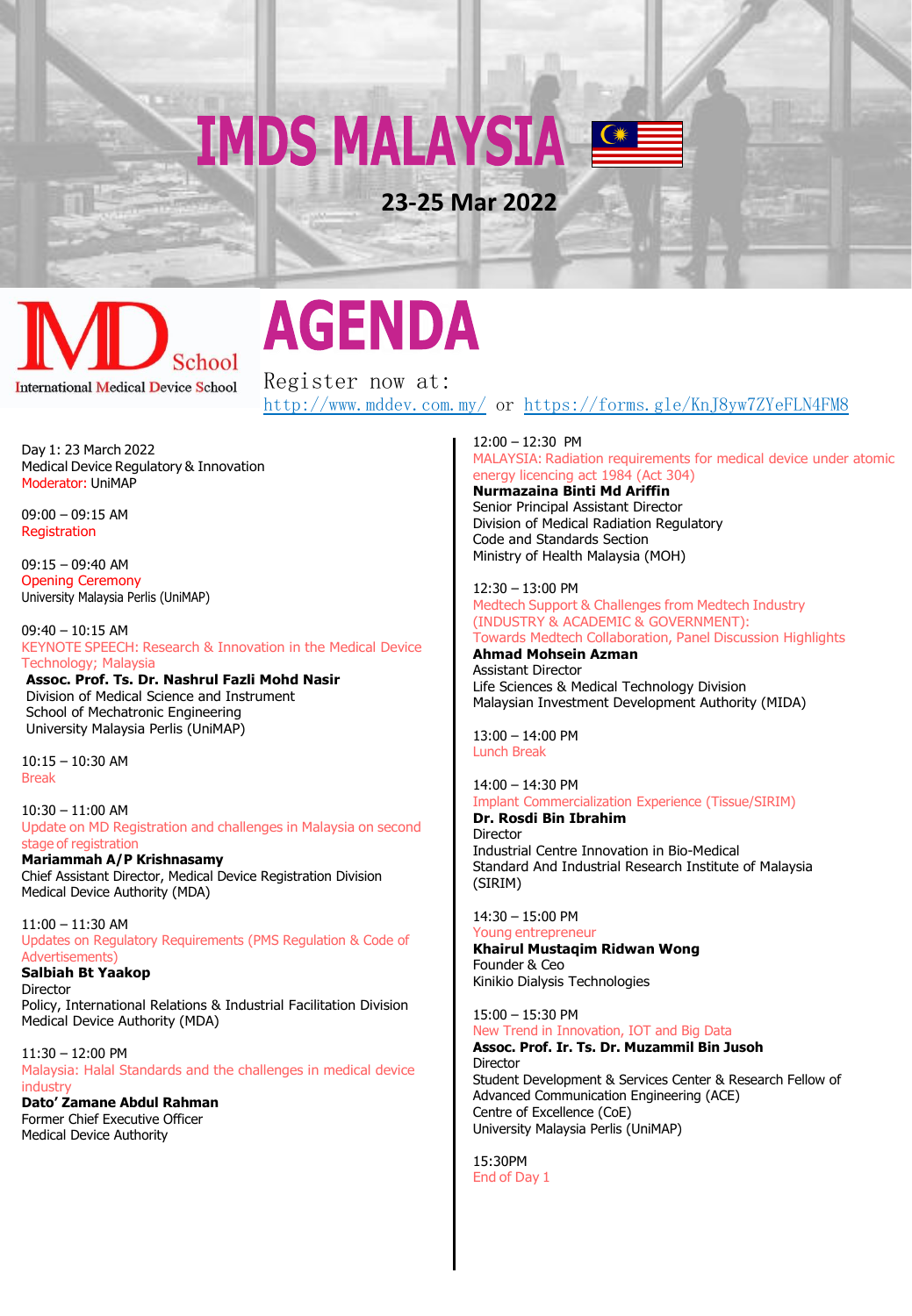**IMDS MALAYSIA** 

**23-25 Mar 2022**



## **AGENDA**

Register now at: <http://www.mddev.com.my/> or [https://forms.gle/KnJ8yw7ZYeFLN4FM8](https://docs.google.com/forms/d/e/1FAIpQLSd4OXYZ4MwRDbhjMyn0JfXZRtJQ1jOjB0wPMNTZWCPWPzWsTg/viewform)

Day 2: 24 March 2022 Medical Device Design & Development, Standards & Clinical Moderator: UniMAP

09:00 – 09:30 AM **Registration** 

09:30 – 10:00 AM Performance Evaluation Methodology for Infectious Diseases/ Covid 19

**Dr. Teoh Boon Teong** Senior Lecturer Tropical Infectious Diseases Research & Education Centre University Malaya

10:00 – 10:30 AM Respiratory protection during a pandemic **Sherlyn Voon** 

Application Engineering Specialist, 3M Malaysia

10:30 – 11:00 AM Testing & Calibration for medical device in accordance with international requirement

**Dr Samsulida Abd Rahman** Researcher at Industrail Biotechnology Research Centre Standard And Industrial Research Institute of Malaysia (SIRIM)

11:00 – 11:30 AM Break

11:30 – 12:00 PM Software Validation as Medical Device (SAMD) & standards in software, Usability, Cybersecurity (ISO IEC 62304, IEC62366) **Dr. Haikal** Research And Development Manager Pan Asiatic Technologies Sdn Bhd

12:00 – 12:30 PM Biocompatibility testing for medical device in accordance with ISO10993

**Dr. Nur Farahiyah Mohammad** Division of Medical Science and Instrument School of Mechatronic Engineering University Malaysia Perlis (UniMAP)

12:30 – 13:00 PM IVD: Covid 19 test kit **YBhg.Prof. Ts. Dr. Uda Hashim** Deputy Vice Chancellor Research and Innovation University Malaysia Perlis (UNIMAP)

13:00 – 14:00 PM Lunch Break

14:00 – 14:30 PM Supporting Clinical Research for Medical Devices in Malaysia

**Asha Thanabalan** Manager, Business Development Clinical Research Malaysia (CRM)

 14:30 – 15:00 PM Research and Innovation in Medical Device Technology by Universiti Tunku Abdul Rahman (UTAR)

**Dr. Chee Pei Song Chairperson** Center of Healthcare Science and Technology (CHST) Universiti Tunku Abdul Rahman

15:00 – 15:30 PM Research and Innovation in Medical Device Technology by University Teknologi Malaysia (UTM)

**Assoc. Prof. Ir. Dr. Malarvili Balakrishnan** Faculty of Engineering School of Biomedical and Health Science Engineering. Universiti Teknologi Malaysia

15:30 – 16:00 PM Research and Innovation in Medical Device Technology by University Malaya (UM)

**Associate Prof. Dr. Nahrizul Adib Bin Kadri** Senior Lecturer Department Of Biomedical Engineering Faculty of Engineering University Malaya

16:00 PM End of Day 2